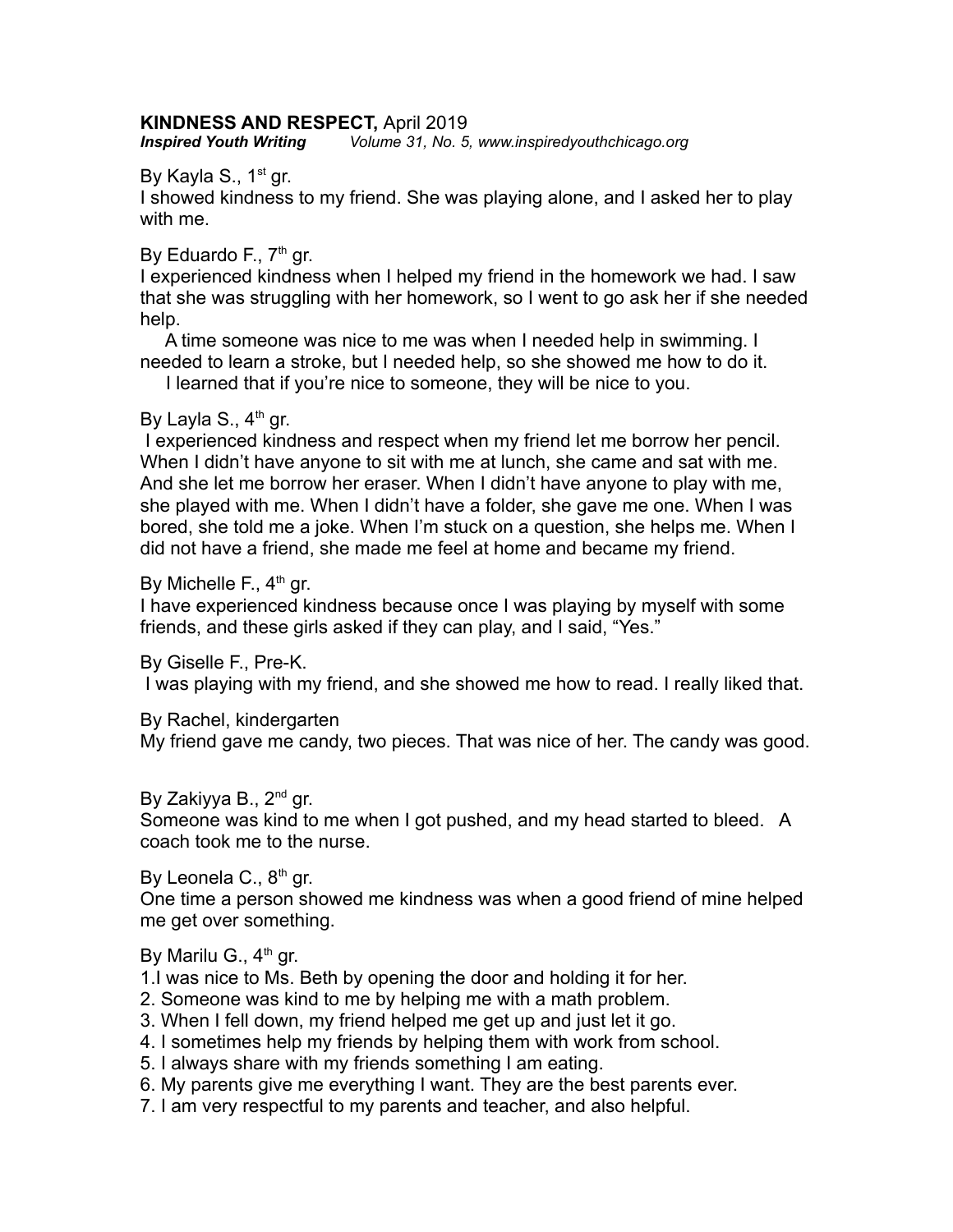By Malik O., 2<sup>nd</sup> gr. Someone was nice to me when I got hit by a soccer ball and my friend helped me!

I was nice when in drama my friend wanted a puppet, and I gave it to him!

By Donovan F., 2<sup>nd</sup> gr.

Someone was kind to me when I got kicked in the hand, so the coach took me inside.

By Kayla S.,  $1<sup>st</sup>$  gr. I was kind to somebody. I played with my friend Emily.

By Gregorio F.,  $7<sup>th</sup>$  gr.

An example of kindness is when I care for my baby brother Ethan.

By Baron F., kindergarten They let me play with a toy that was in the closet.

By Layla S.,  $4<sup>th</sup>$  gr. Examples of kindness: When my friend shared a book with me. When my friend gave me her pencil. When my mom gave me a phone. When I got invited to a party.

By Natalie G., Pre-K, I experience kindness when my friends share.

By Josiah M., Pre-K, At school my friend is kind to me. He plays with me. He helps me up when I fall. His name is Ikart.

#### By A. Fuller, a father

 While growing up I always wanted to do the right thing. During my primary school years, I went to church, and while in school I was always respectful to teachers, family, friends, and foes. However, during my formative years, the right thing to do was to be the most clever, sneaky, and often rebellious. I was average in hunger and basic in my actions. Next, in my life, I went to the military, college, and marriage, with, what now seems to me, secular ideas. I was an adult manchild with big dreams and shaky plans. Then, my mother died. It was unbearable, and Jesus was there with me through it all, and even now. He sits with me silently whenever I'm alone.

#### By Dorieana B., kindergarten

I am kind to my teacher. When Valentine's Day comes up, I give my teacher some hearts. When Christmas comes up, I make some art for her.